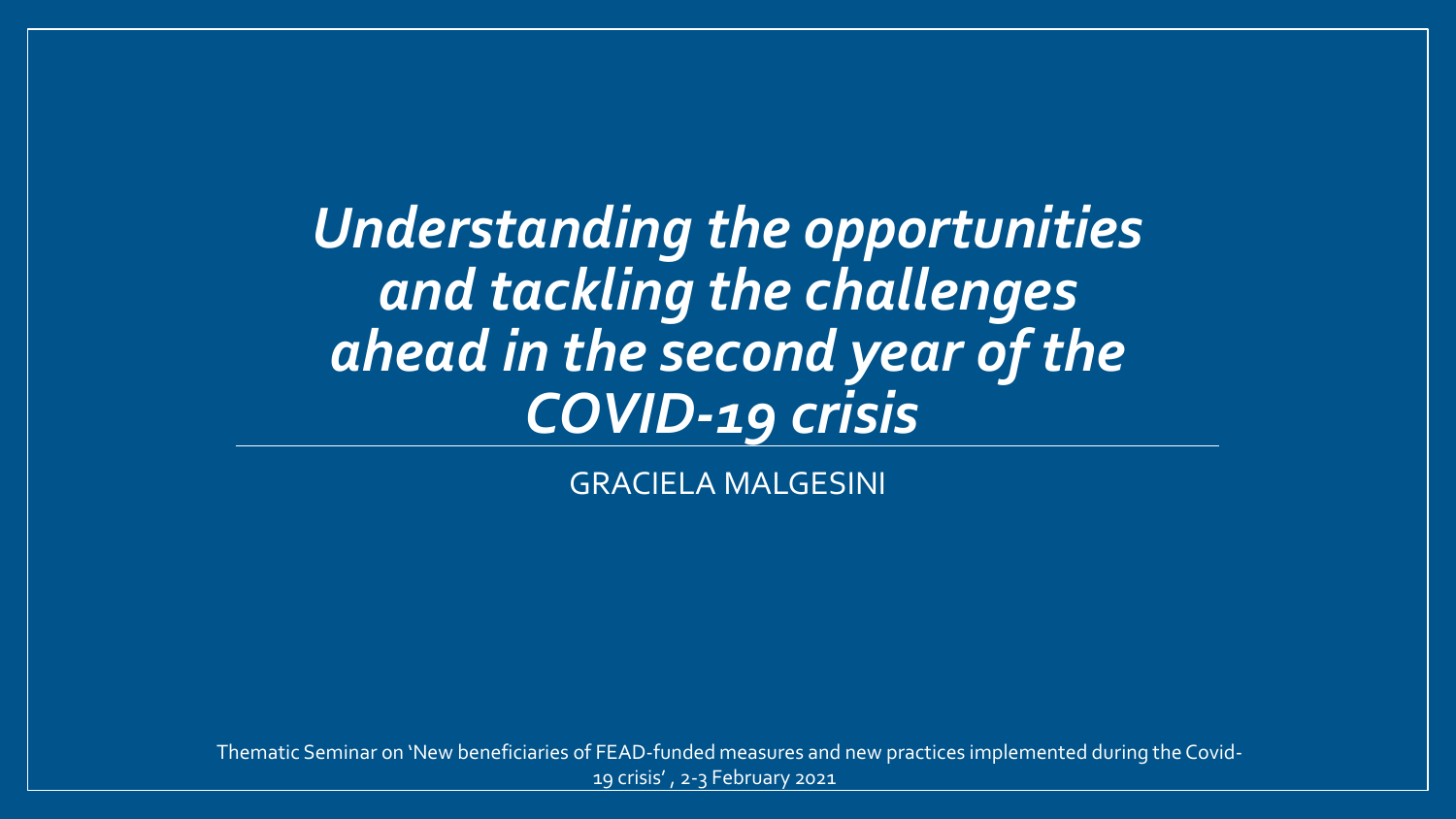## **At-risk-of poverty and/or social exclusion in the EU**

- **92.4 million, 20.9% of the EU-27 population, were living at risk of poverty and social exclusion**; mostly women, children, single-parent households, non-EU immigrants and refugees, people with disabilities, homeless persons and Roma.
- Member States with rates above the EU27 average: Bulgaria (32.5%), Romania (31.2%), Greece (30%), Latvia (27.3%), Lithuania (26.3%), Italy (25.6), Spain (25.3%), Estonia (24.3%), Croatia (23.3%), Cyprus (22.3%) and Portugal (21.6%).
- **Around 24 million, or 5.4 % of the EU population, were 'severely materially deprived'.** Above average: Bulgaria (19.9%), Greece (16.2%), Romania (14.5%), Lithuania (9.4%), Cyprus (9.1%), Hungary (8.7%), Slovakia (7.9%), Latvia (7.8%), Italy (7.4%), Croatia (7.2%) and Portugal (5.6%) have rates above the EU average.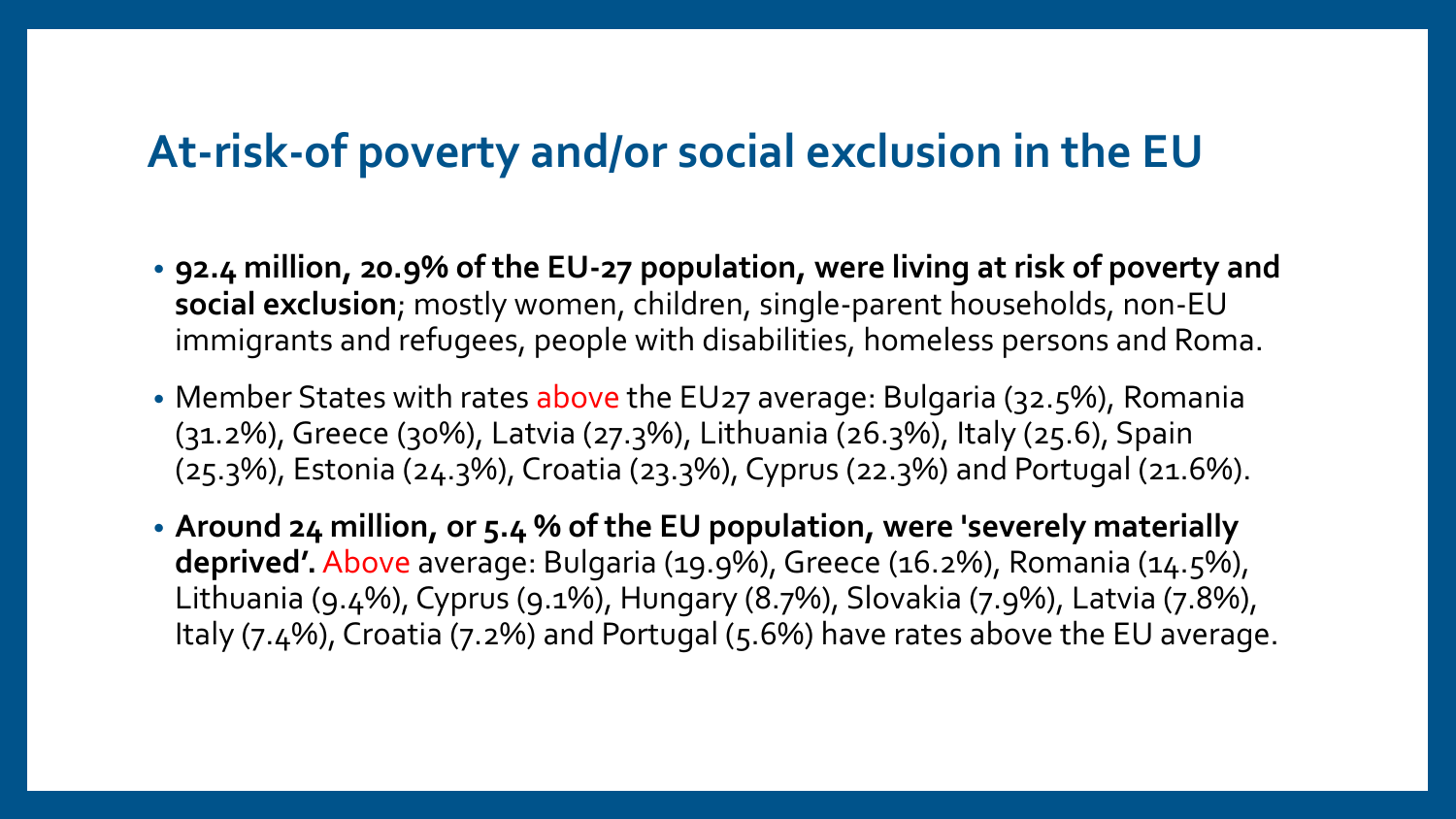# **Social assistance and social protection systems could not get enough people out of poverty**

In many countries:

- Social protection systems: underfunded. Problems of coverage/inadequacy.
- Income transfers: low impact on poverty reduction.
- Non take up due to bureaucratic complexity.
- Multiple pension gaps both in access and in benefit.
- Child and family benefits: insufficient coverage or low amounts.
- Regional disparities.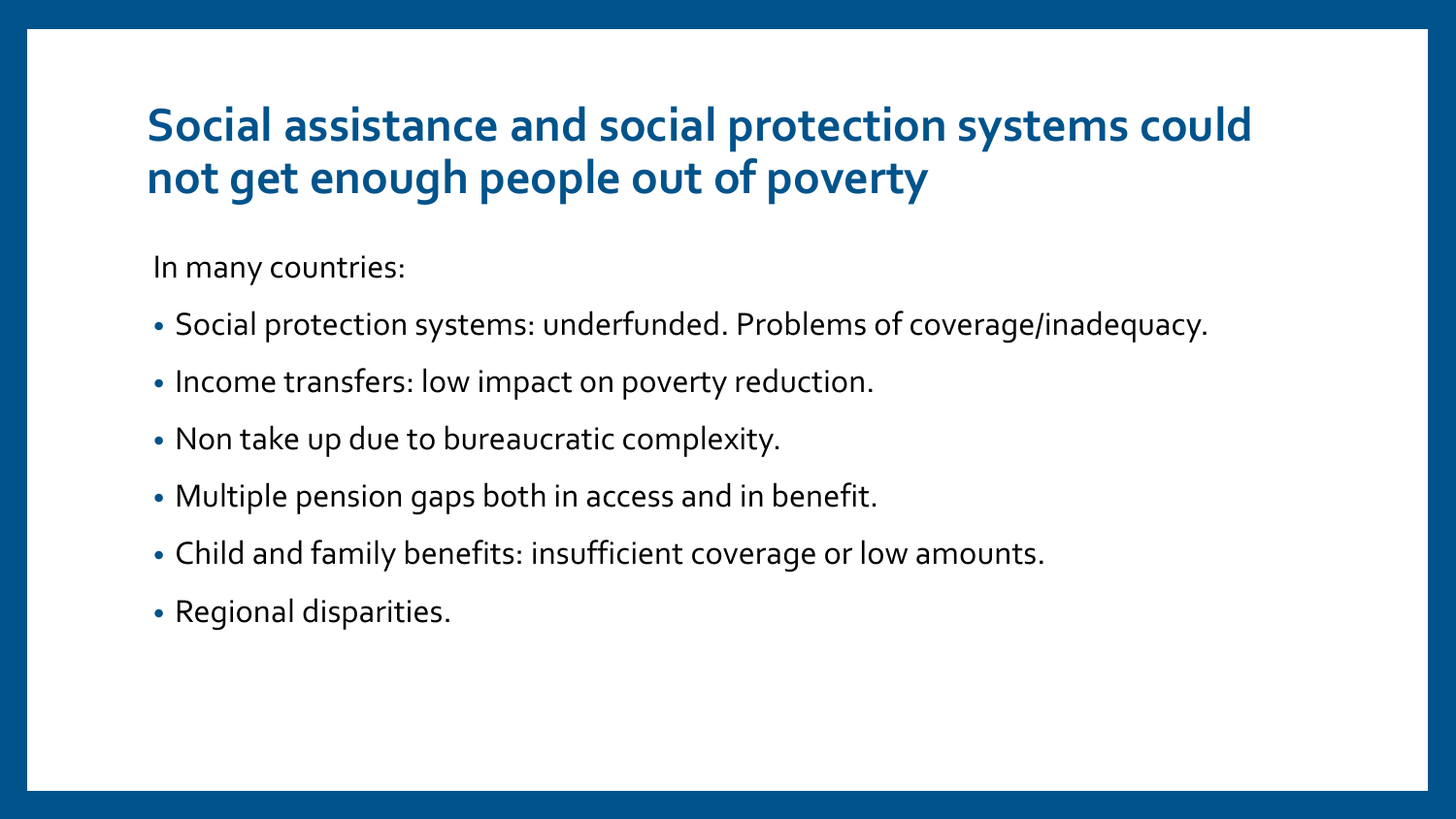# **COVID-19: New needs among the already poor and vulnerable**

- The COVID-19 crisis increased the number of people in, or at risk of, poverty. EC's Spring 2020 Economic Forecast: AROPE expected to increase by from 3.1 to 4.8 percentage points, reaching **125 million people.**
- Confinement and lockdown have disrupted many daily livelihood strategies, in particular for the already most vulnerable populations.
- Homeless people, immigrants and Roma groups living in temporary or nonconventional structures, low-income families in unfit housing or in extreme overcrowding are not able to avoid contagion or heal in isolation when contracting the disease.
- Economic, gender, skills, regional, and ethnic inequalities have all worsened.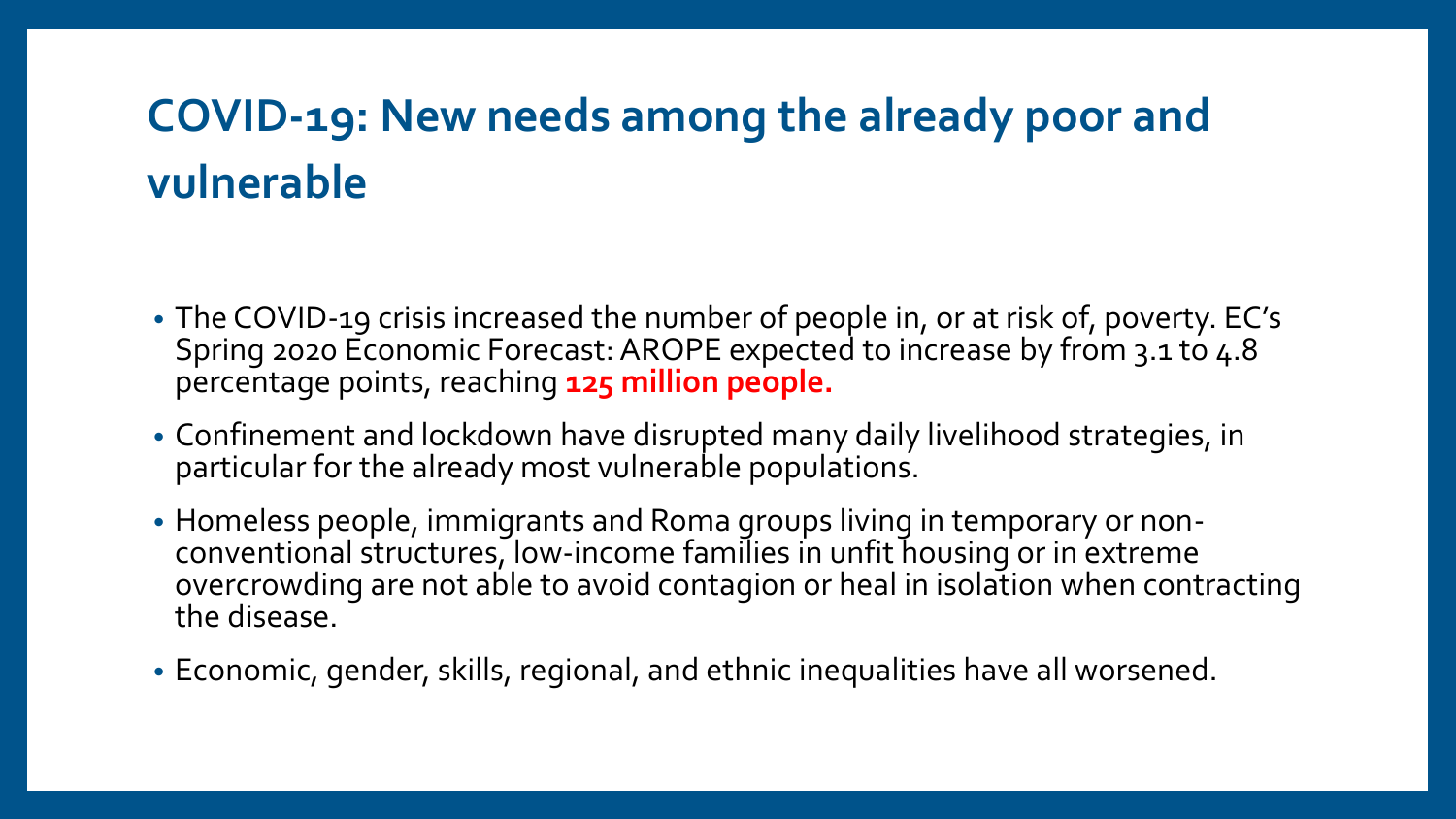# **Close-down of social and support services harmed people in vulnerable situations**

- The pandemic **disrupted the operation of public services**
- Increase of **digital divide**
- **Suspension of counselling services**
- **Lack of documentation** prevents undocumented immigrants and asylum seekers to get food assistance or work.
- **Increase in financial, mental and logistical costs, particularly singleparent families.**
- **Rise in domestic violence**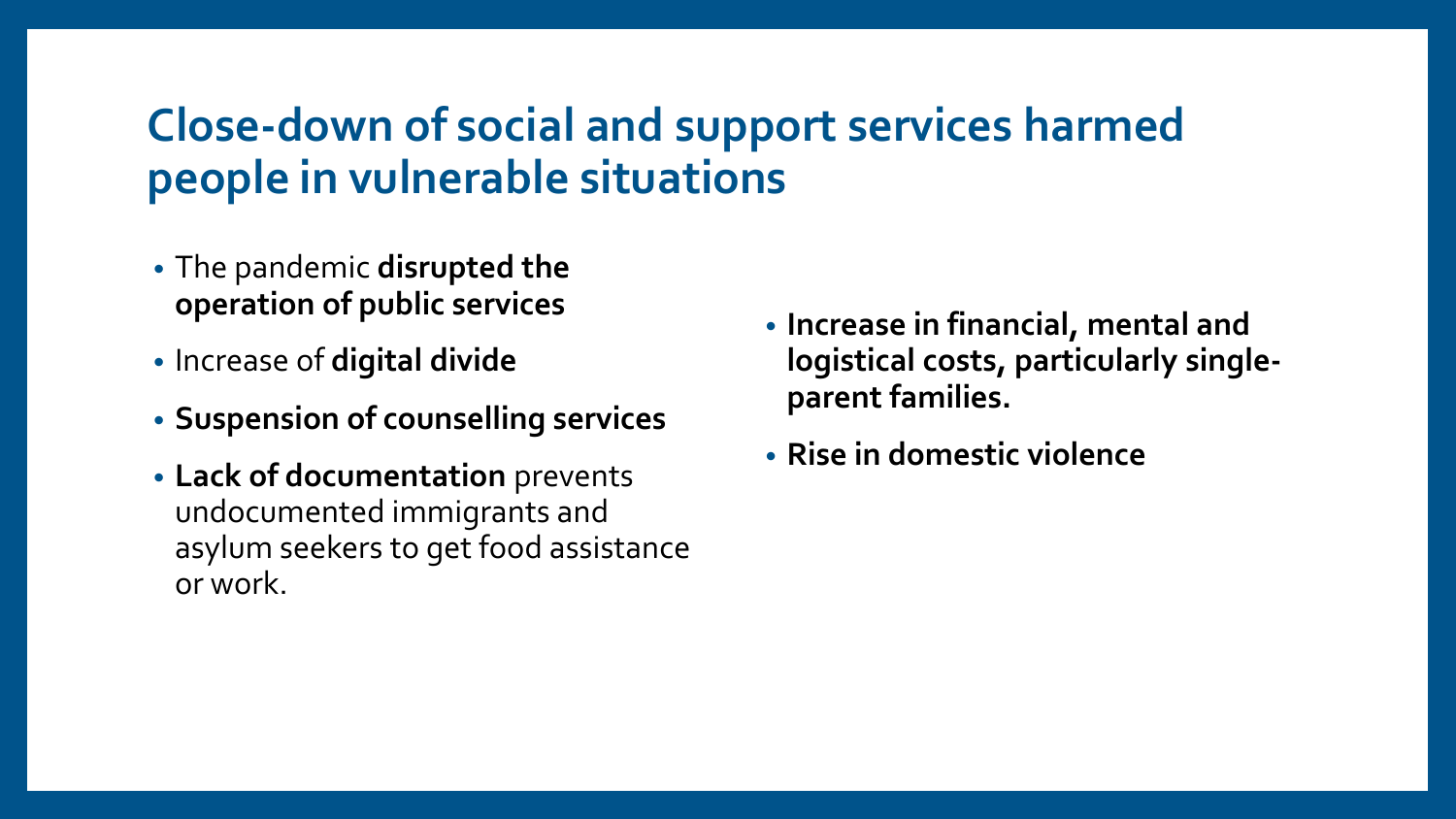## **New profiles of people in social vulnerability and material deprivation**

Former FEAD beneficiaries return, and new claimants are linked to:

- Income drops for people in 'atypical work', and with low-incomes.
- Unemployment, compulsory furloughing and lack of access to adequate financial support.
- Increased costs of living.
- Stops in the activity of those self-employed and loss of income.
- An increase in social vulnerability: drop in wellbeing; rise in loneliness and mental health challenges.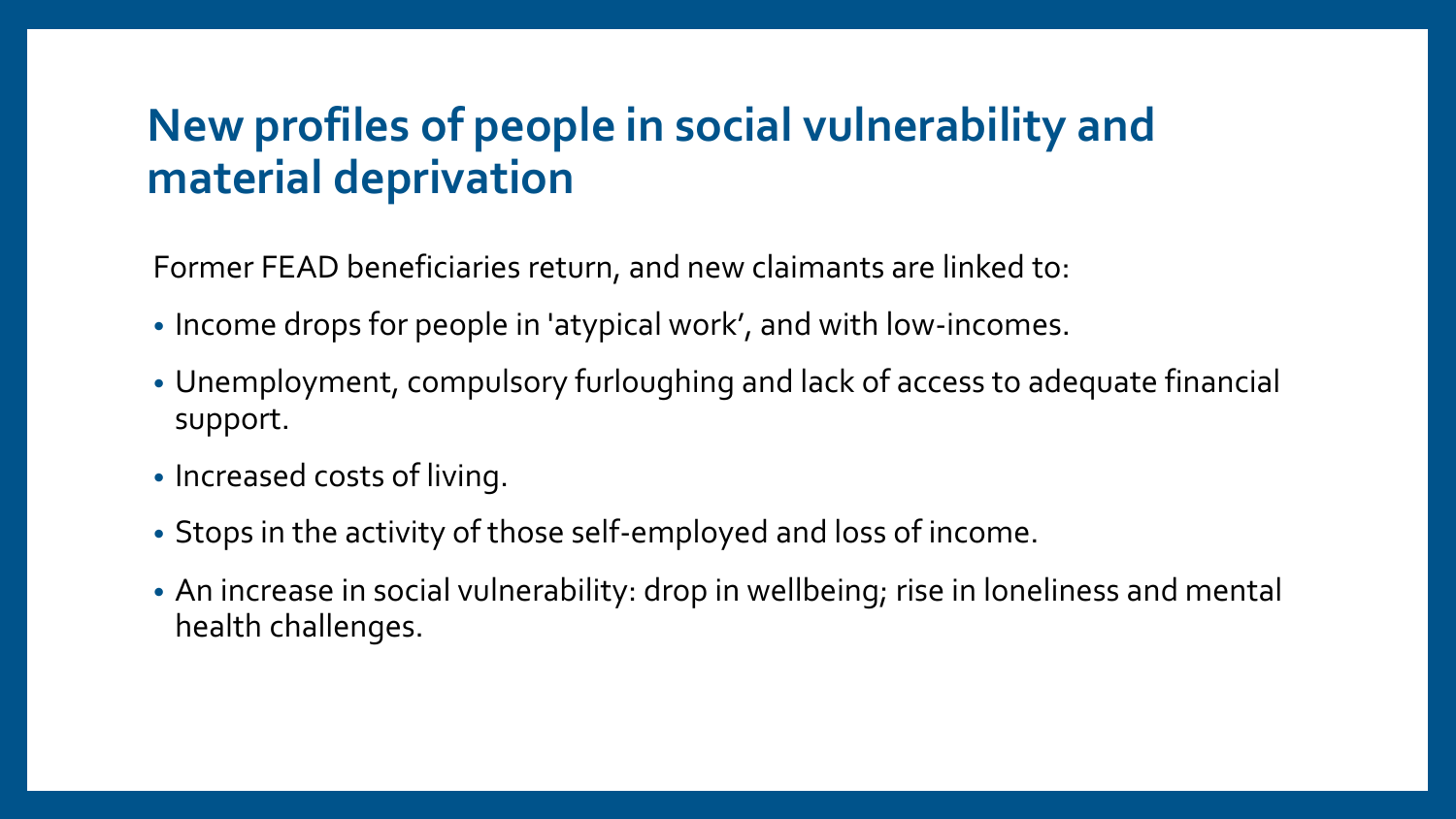## **New profiles of food aid beneficiaries (Spain)**

#### **Spanish Red Cross**

- **1. Low-skilled or low-wage workers who**:
	- a. Lost their jobs and exhausted their eligibility for unemployment benefits.
	- b. Are temporarily furloughed and pending to be paid.
- **2. `Atypical´and undeclared workers**

Now left without income

#### **Federación Española de Bancos de Alimentos**

#### **3. Former beneficiaries who are forced to 'return' to food assistance**

Back to `square one´.

#### **4. An increasing share of children in vulnerable families**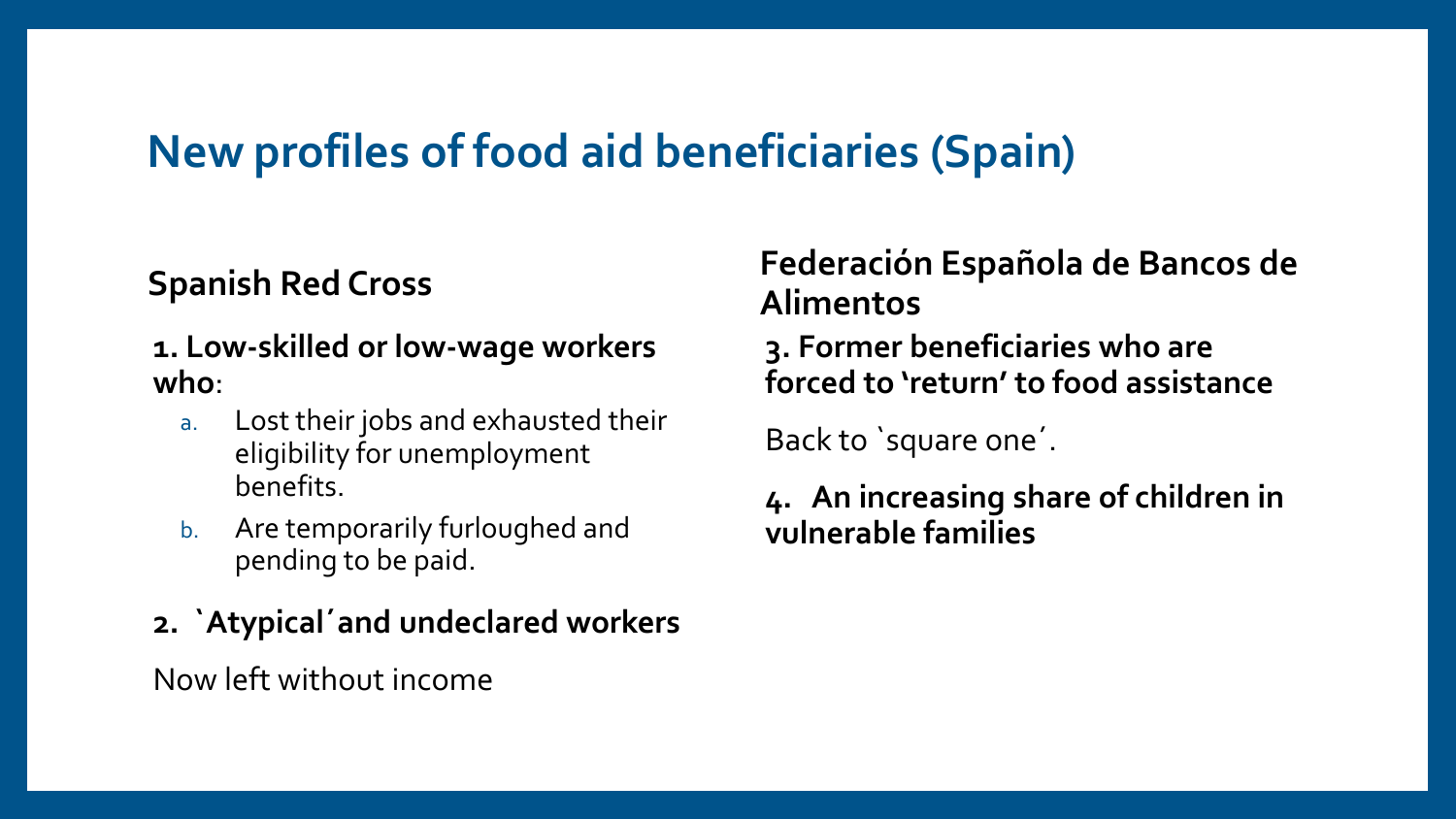## **New profiles of food aid beneficiaries (Portugal)**

#### **EAPN Portugal**

- Many more requests for food aid due to the fall in occupation.
- Cuts in the household income and increase of costs;
- Confinement and isolation
- Illness and quarantine
- Increasingly vulnerable situation of single-parent families and of people with disabilities

#### **In need, but with difficult access**

- Those affected by procedural issues;
- People experiencing homelessness, living in housing exclusion
- Undocumented migrants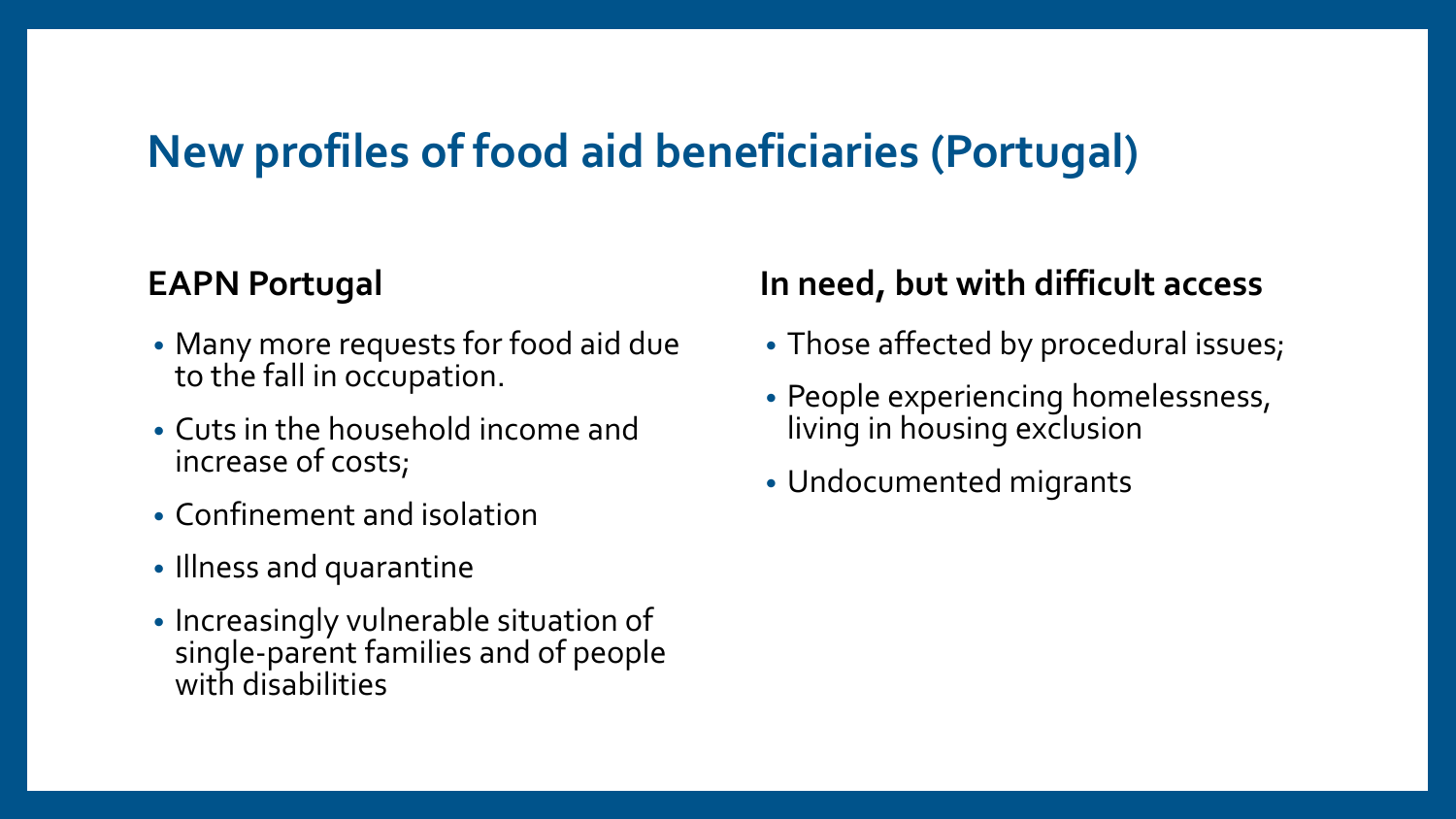## **New profiles of food aid beneficiaries (Italy)**

#### **CILAP Italy**

- Over 2 million families sliding into absolute poverty.
- In the last months of 2020, 33% of Italians recorded an income reduction of at least a quarter.

#### **The `new poor´**

- Pensioners, unemployed, families with children, carers, domestic workers, people with precarious jobs and sefemployed, not covered by social protection systems.
- Suffer from unexpected events: illness, job loss and lack of resources
- Caritas and Banco Alimentare: increase of 153,000 applications and a 40% increase in the distribution of parcels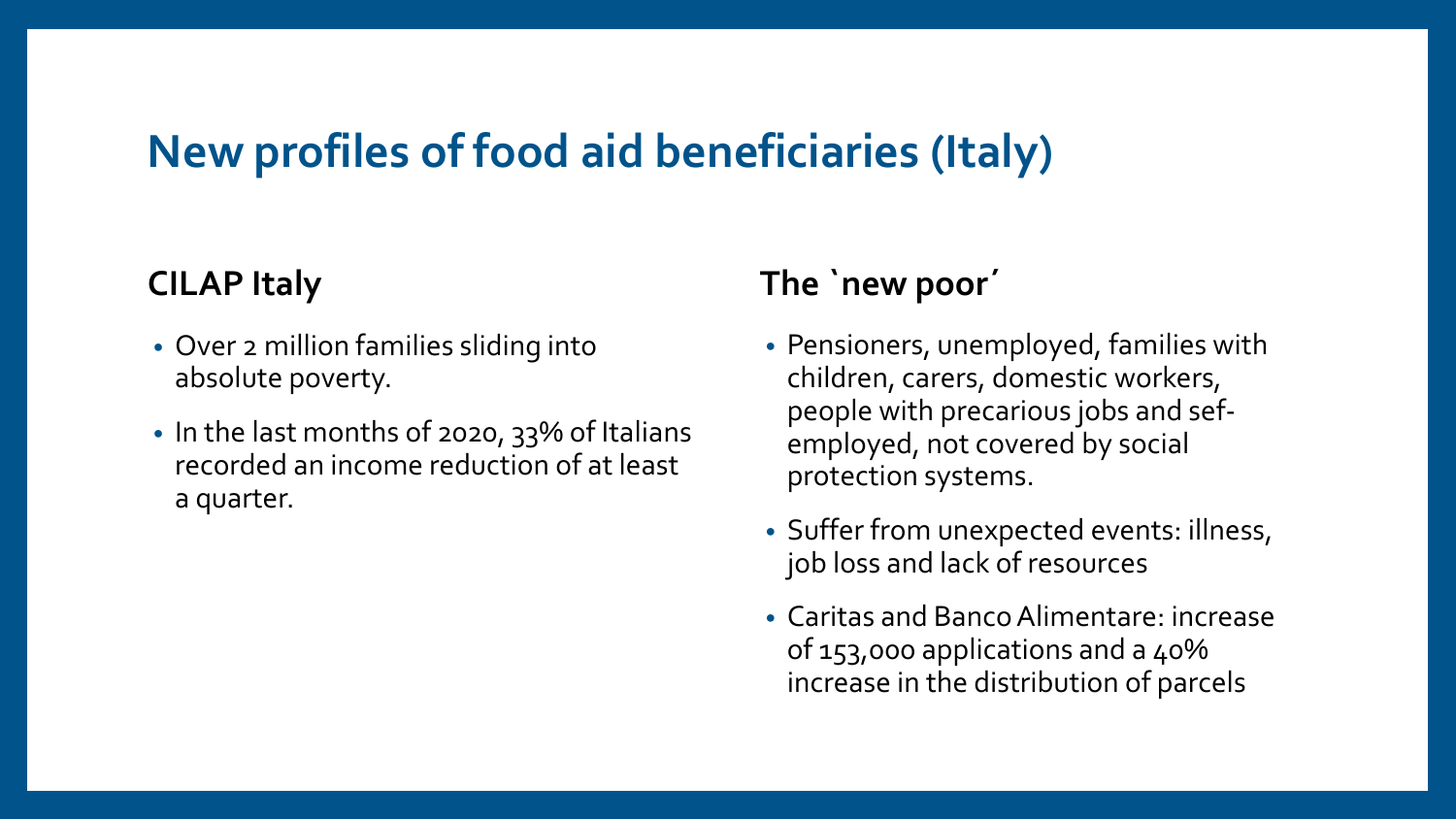## **New profiles of food aid beneficiaries (Czechia)**

#### **Caritas Czechia**

- The profile has not substantially changed: families in poverty, single mothers, homeless people, people in debts, etc.
- The number has increased, due to those who lost their job and cannot find another.

#### **The `new poor´**

- Incipient group: new incomeless people
- Freelancer workers
- State assistance does not always come/ nor compensate for the loss of income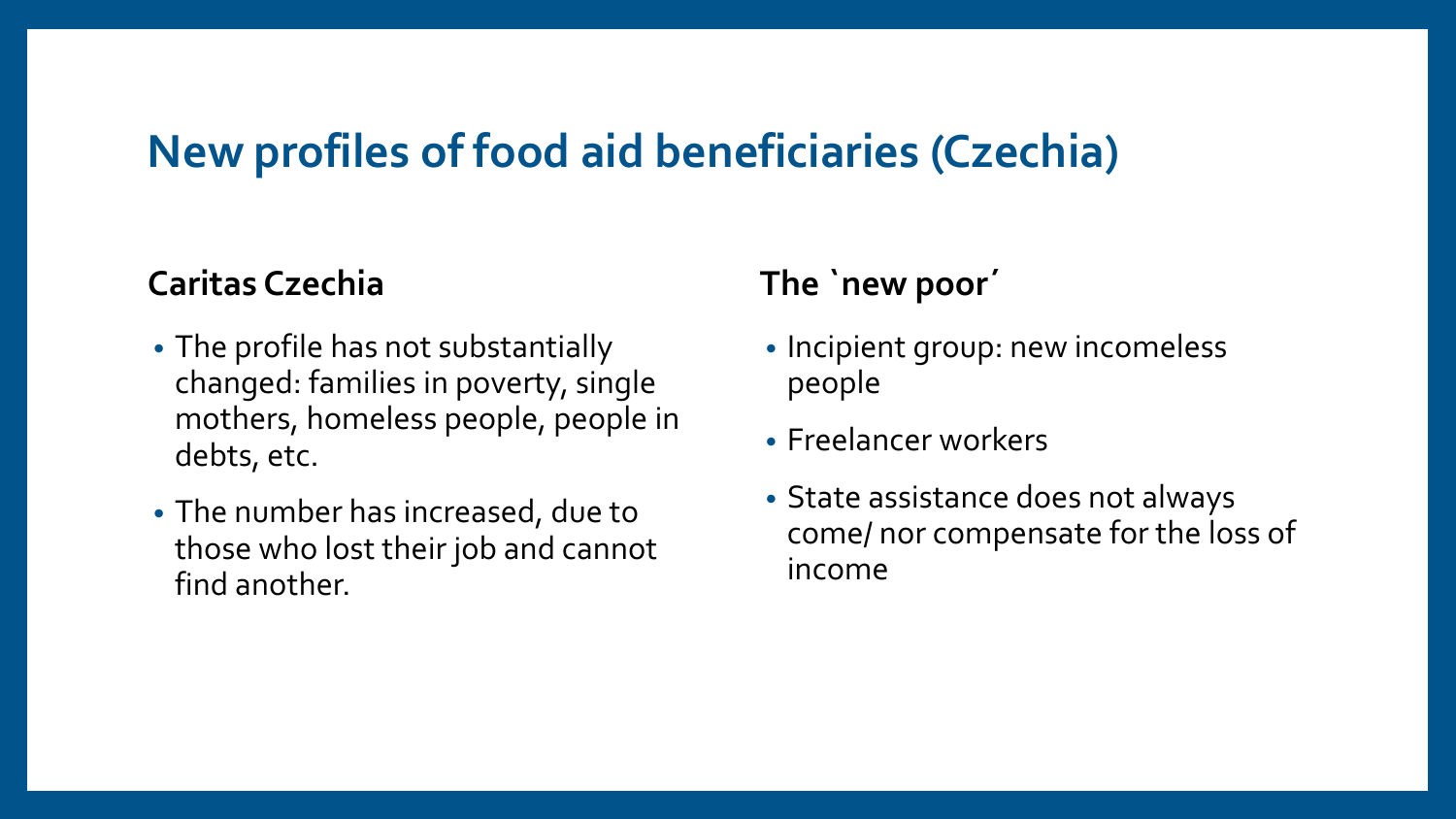## **New profiles of food aid beneficiaries (Germany)**

#### **Diakonisches NetzwerkAachen**

- Increasing housing issues, unemployment and indebtedness.
- Previously ill people have a higher risk of aggravating their condition.
- Mental illnesses growing, with increasing demand for psychological support.
- Drug use also seems to be rising.

#### **The `new poor´**

- Opportunities for social inclusion have been largely discontinued.
- More vulnerability of women.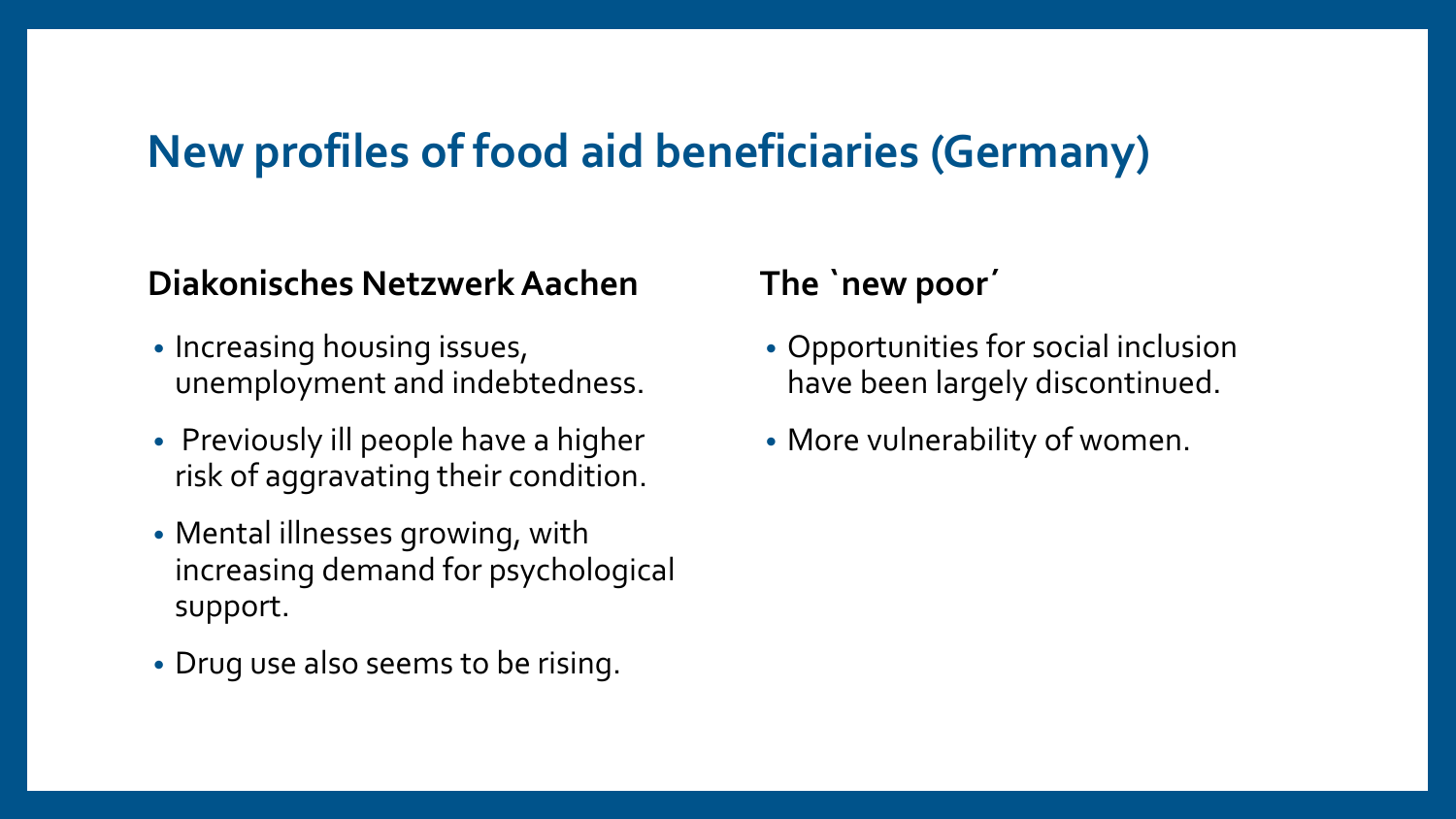## **Unparalleled challenges for the activities supported by the FEAD**

- 1. A steady increase of demand.
- 2. Initial impact on the distribution of food and basic material assistance.
- 3. Adaptation to the evolving situation in the second semester.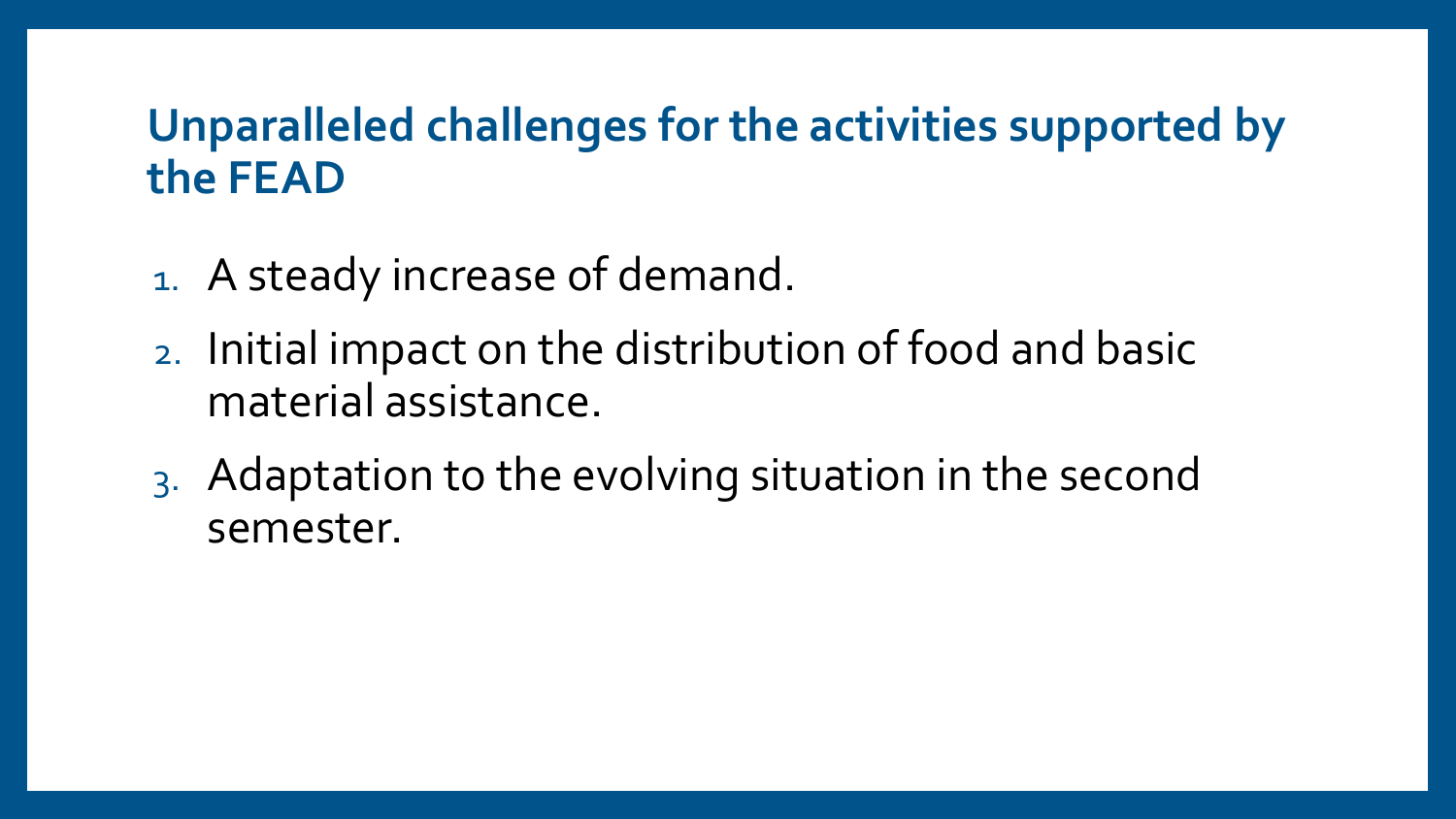## **Changes in FEAD Regulation in response to the pandemic**

- In May, FEAD Regulation was changed to cater for a quick and effective response to the COVID-19 crisis.
	- Early eligibility of actions.
	- Flexibility of OP amendments and reporting/audit.
	- Broadening the scope of eligibility.
	- More liquidity by aligning with the CRII package.
- The multiannual financial framework (MFF) 2014-2020 is extended until 2022.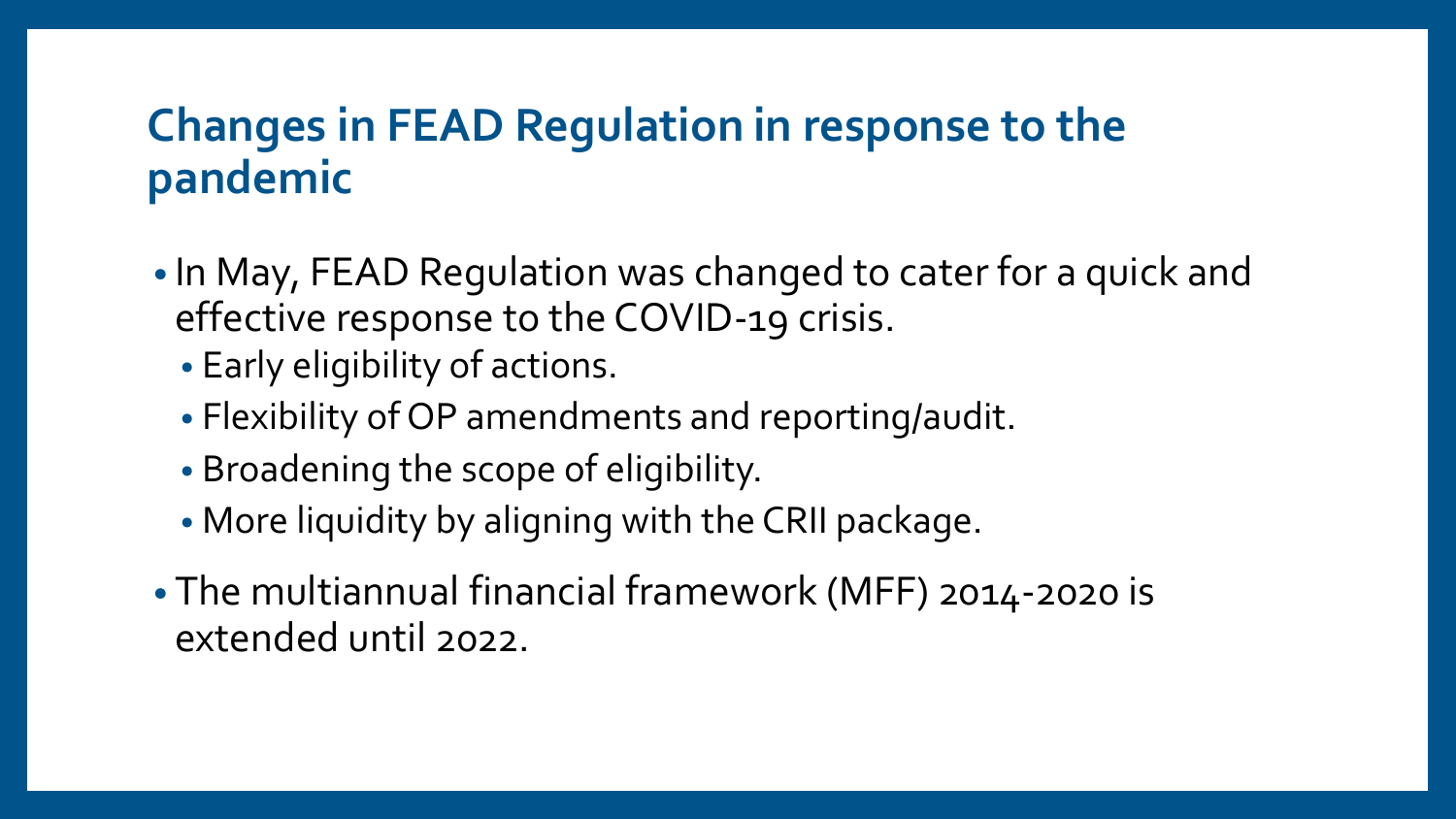# **New practices and revision of existing practices during the COVID-19 pandemic**

Innovative responses while increasing safety are:

1. Food and basic material assistance through **(electronic) vouchers or cards.**

2. **Protective materials and equipment** to partner organisations.

3. Increased **outreach to recipients' homes**.

4. **Better diagnosis** which helps to identify vulnerable situations.

5. More **collaboration with civil society organisations and institutions** to safely deliver aid. Challenges in some countries (PT, ES…)

1. More food is distributed with fewer human resources.

2. Food increase comes from private donations and alternative funding.

3. Protective equipment is not considered as `eligible´ expense.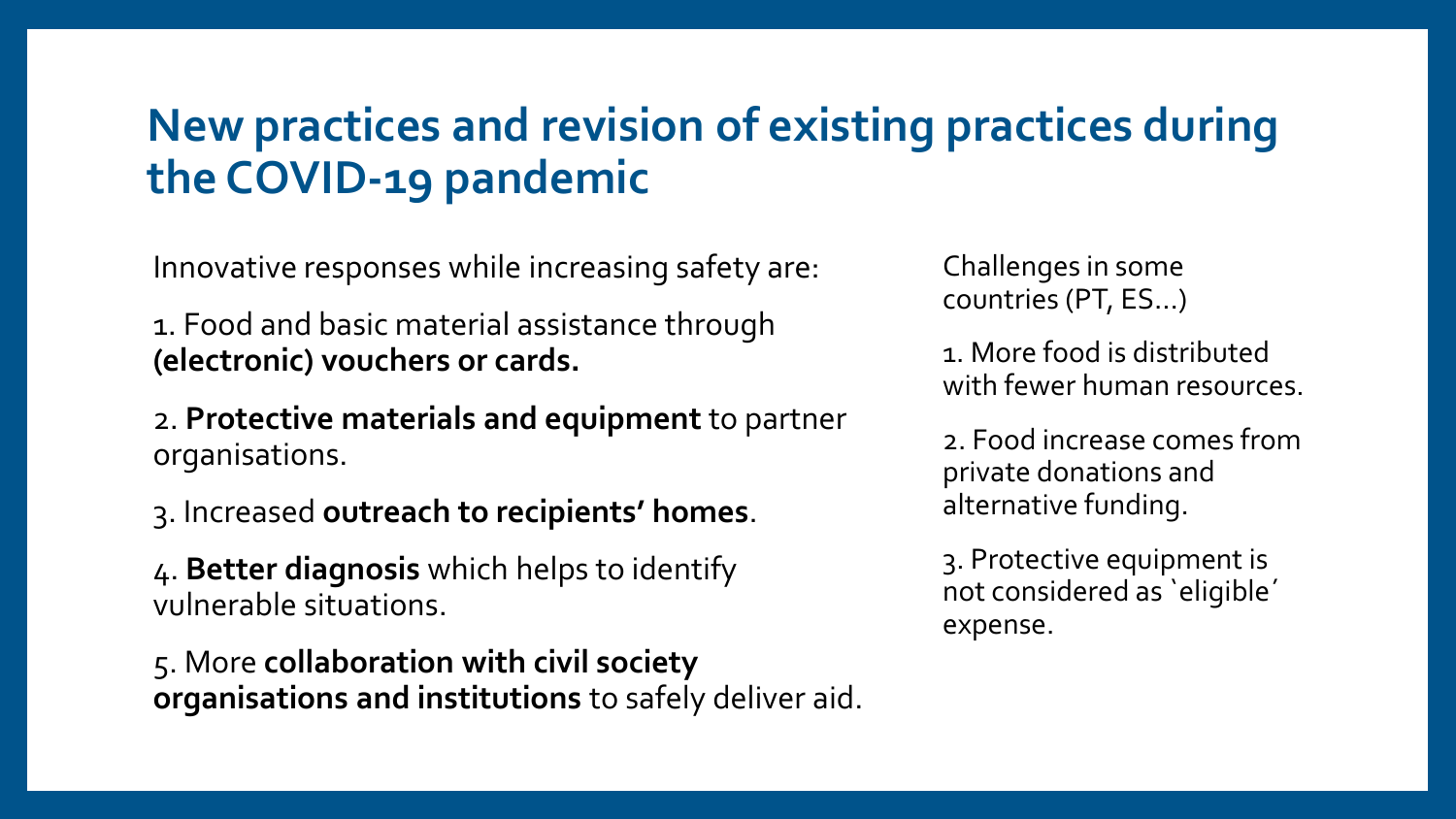## **The use of other funding instruments**

- The EU has not let Member States walk alone in this crisis. Cohesion Policy has been key.
- REACT-EU will make available EUR 47.5 billion of additional funding to the current the ESF, ERDF and the FEAD, during 2021-2022.

#### **Implications:**

- The current ESF and FEAD 2014-2020 programmes (as well as the ERDF) will be extended and topped up for two more years (2021-2022) while planning the new programmes for the ESF+ for 2021-2027.
- It is possible to retroactively finance eligible measures launched as of February 2020.
- The additional funding can be implemented either through **programme amendments** or **new dedicated programmes** submitted by MS to the EC (simplified approval procedure).
- Each Member State will then decide how to distribute this additional funding between ERDF, ESF and FEAD.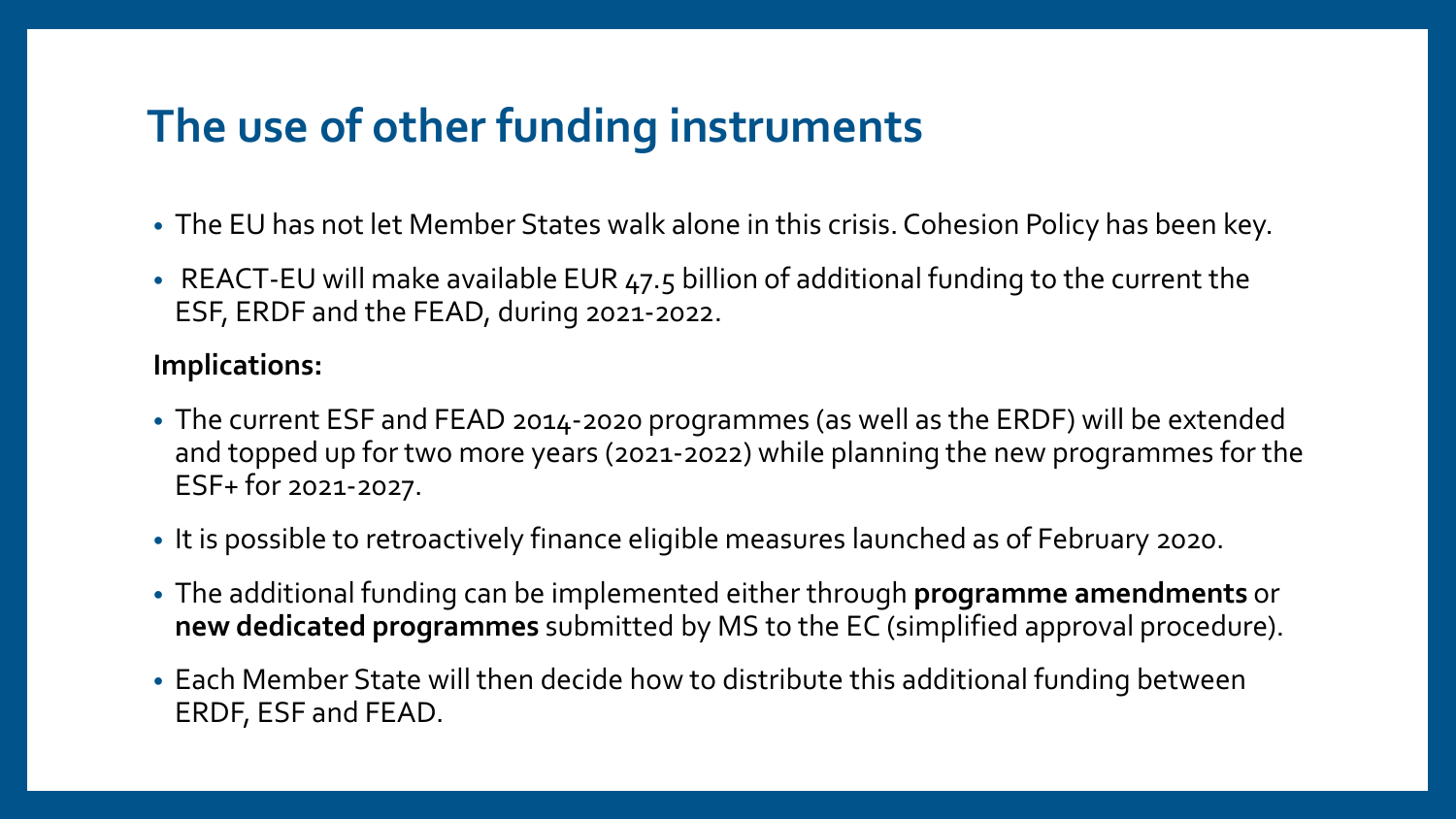## **Discussion - Lessons learnt**

- The number of people living in poverty has increased and their profiles have diversified.
- The COVID-19 crisis showed the need to deal with some unexpected situations and to react quickly and in a flexible way to them.
- Counselling services are extremely necessary.
- Evouchers, supermarket or bank cards are less stigmatising and allow beneficiaries to choose food freely, but there are challenges.
- The distribution of PPE among staff and volunteers prevents contagion.
- Volunteers' profile has changed; training of the new volunteers needed.
- Coordination increased within the FEAD partners.
- Additional, alternative financial resources can be collected to meet the increasing demand.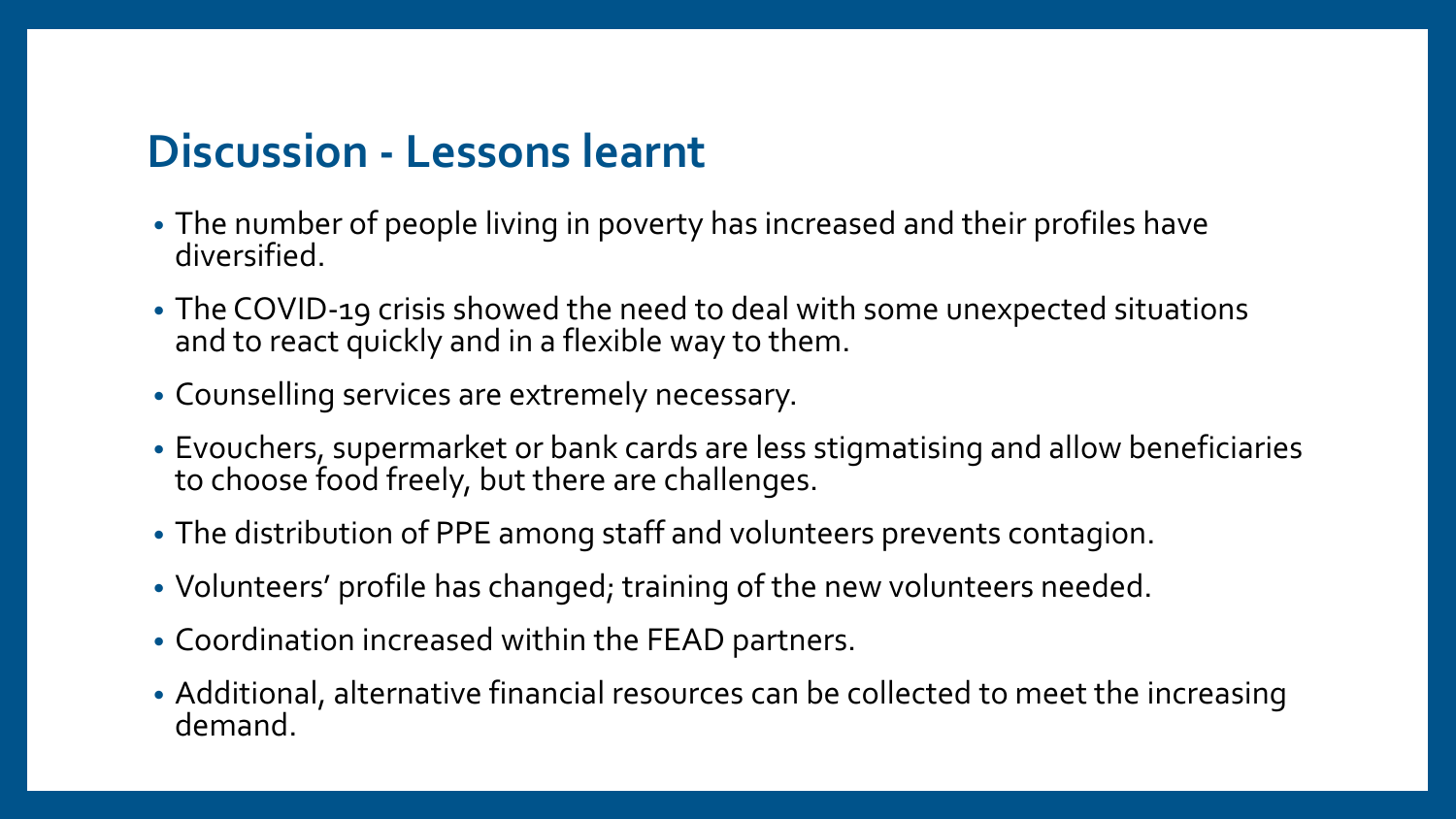# **Challenges**

- **Cuts on ESF+ Budget.**The political agreement reached by the European Council in July 2020 sets the budget for ESF+ at EUR 88 billions (2018 prices).
- This represents a cut of 8.1% compared to the ESF budget in 2014-2020 (EUR 95.8 billions) and a cut of 2% from the proposed ESF+ budget by the Commission in May 2020 (EUR 89.7 billions).
- It is far from what the European Parliament has called for (EUR 106.8 billion).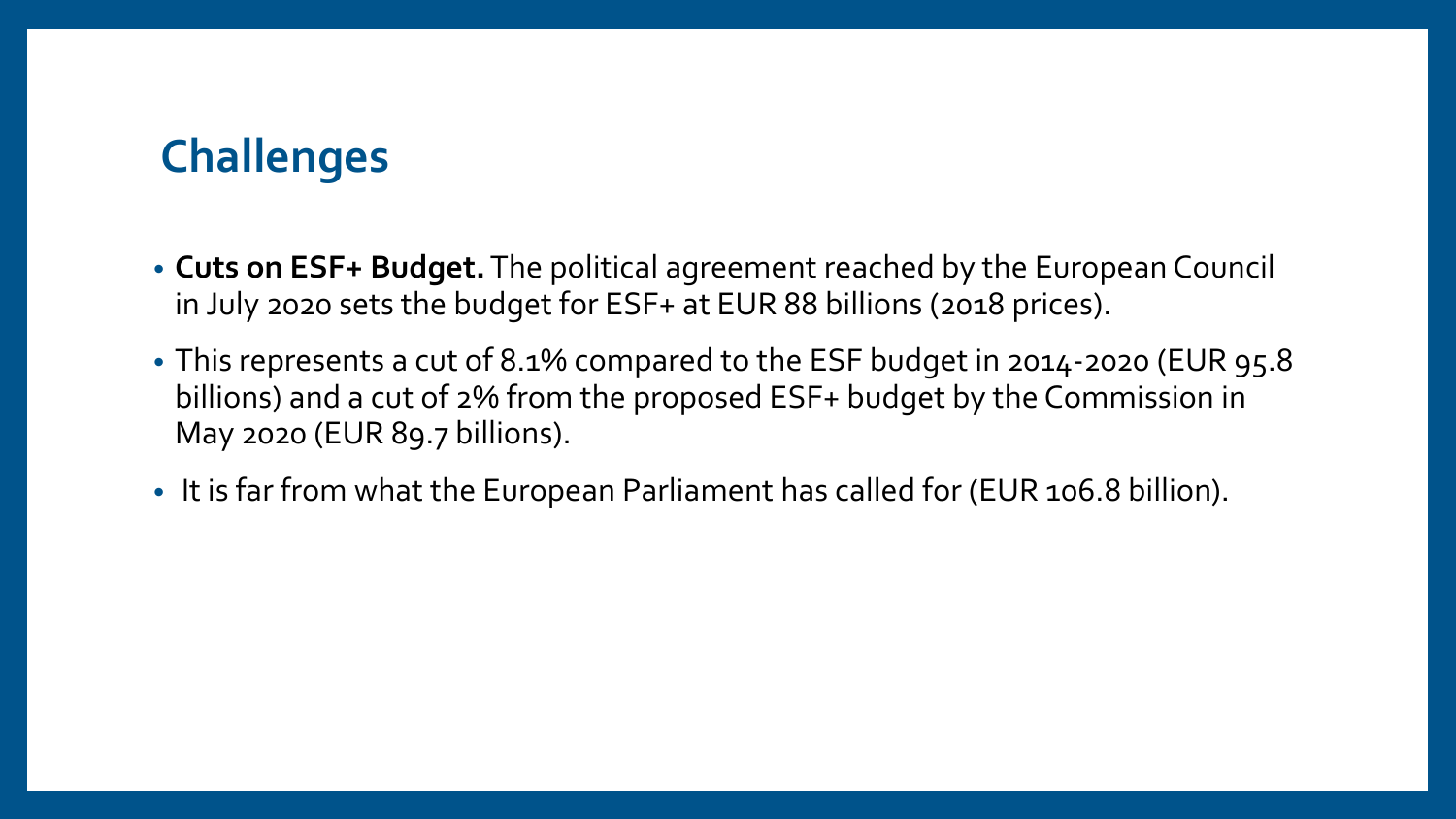# **Opportunities**

#### • **A more social ESF+**

- **Strengthened synergies and more efficacy.** ESF+ will have two strands, merging existing ESF, YEI, FEAD and EaSI. Aims: To strengthen synergies, avoid duplication and enabling a more integrated approach.
- **Regarding FEAD, the Member States decide** whether to go for:
	- 1. A comprehensive ESF+ programme in which actions for addressing material deprivation are linked to active inclusion measures; or
	- 2. A specific programme exclusively addressing material deprivation and separate from the active inclusion programme under the umbrella of ESF+.
- **Additional funding for current ESF and FEAD programmes under REACT-EU for 2021-2022**.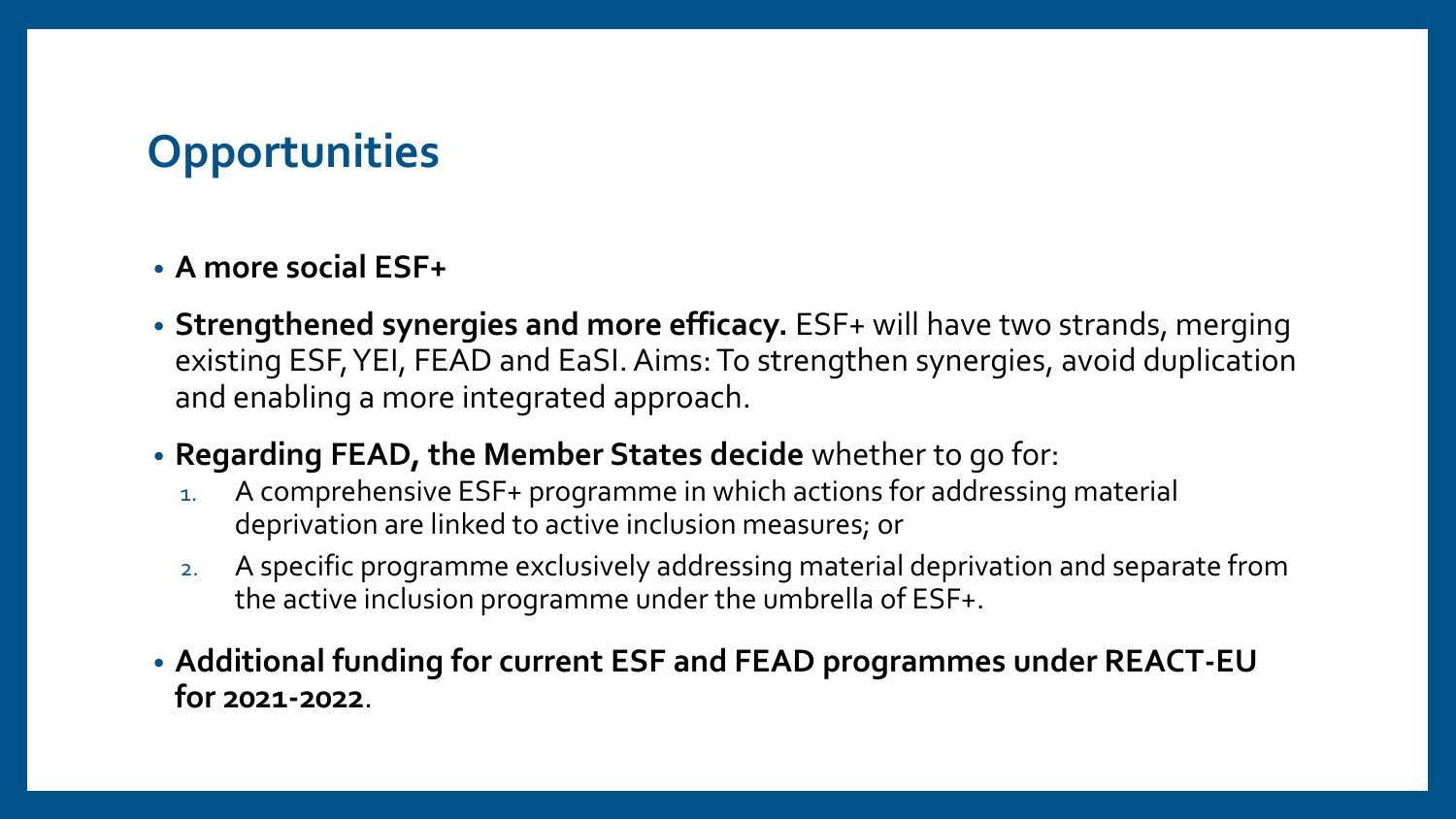# **Eligible practices within the scope of FEAD that could be maintained after the COVID-19 crisis**

- The new methods could be continued in post-COVID times, **if they are adjusted to the organisation's mission and if stakeholders consider that they benefit the end recipients**.
- E-vouchers and money cards show mostly positive results. Challenges and risks:
- 1. Tracking of expenditures varies depending on the scheme and the requirements;
- 2. Risk of fraud is significantly reduced by the introduction of e-vouchers, although it cannot be eliminated entirely;
- 3. The enforcement of the restrictions on e-vouchers in terms of permitted goods is not done automatically;
- 4. Requirements from contracting authorities may limit companies to larger supermarket chains and exclude smaller local stores;
- $5.$  They can reduce the positive impact happening with the delivery of food to the person in néed.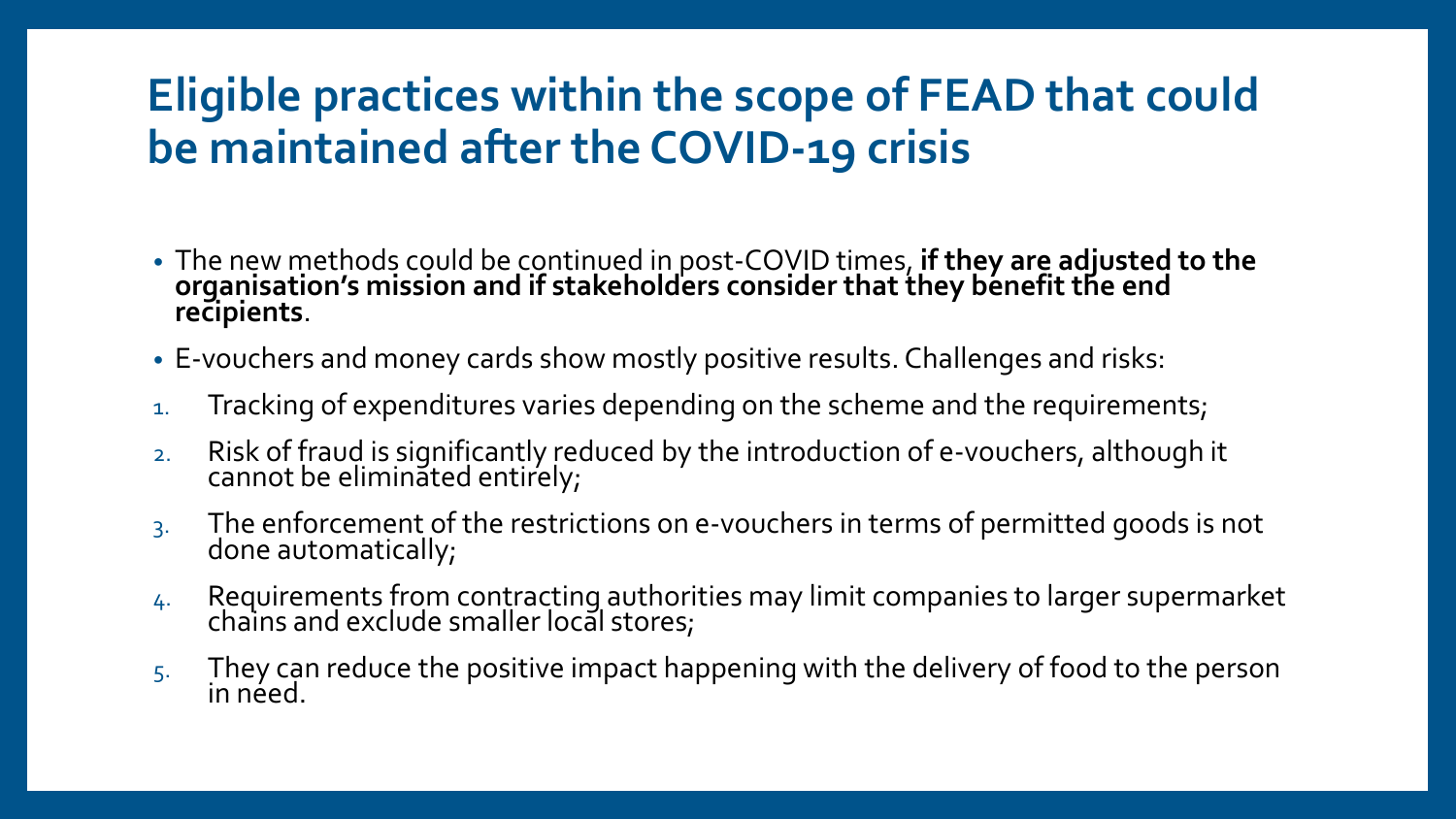### **Regarding the programming of FEAD-type interventions in the ESF+, proposals for FEAD partner organisations**

- To **reflect on how to further develop** the positive practices described in this paper, understanding the opportunities and acknowledging the limitations
- To **engage in a dialogue with the Managing Authorities**.
- *Ex ante* **assessment**, to do a more accurate targeting of the vulnerable groups, with **participation of the people experiencing poverty and material deprivation**.
- S**hort and medium-term participative assessment of the last programming period and of the actions they delivered during the pandemic**, to improve the quality of their future work.